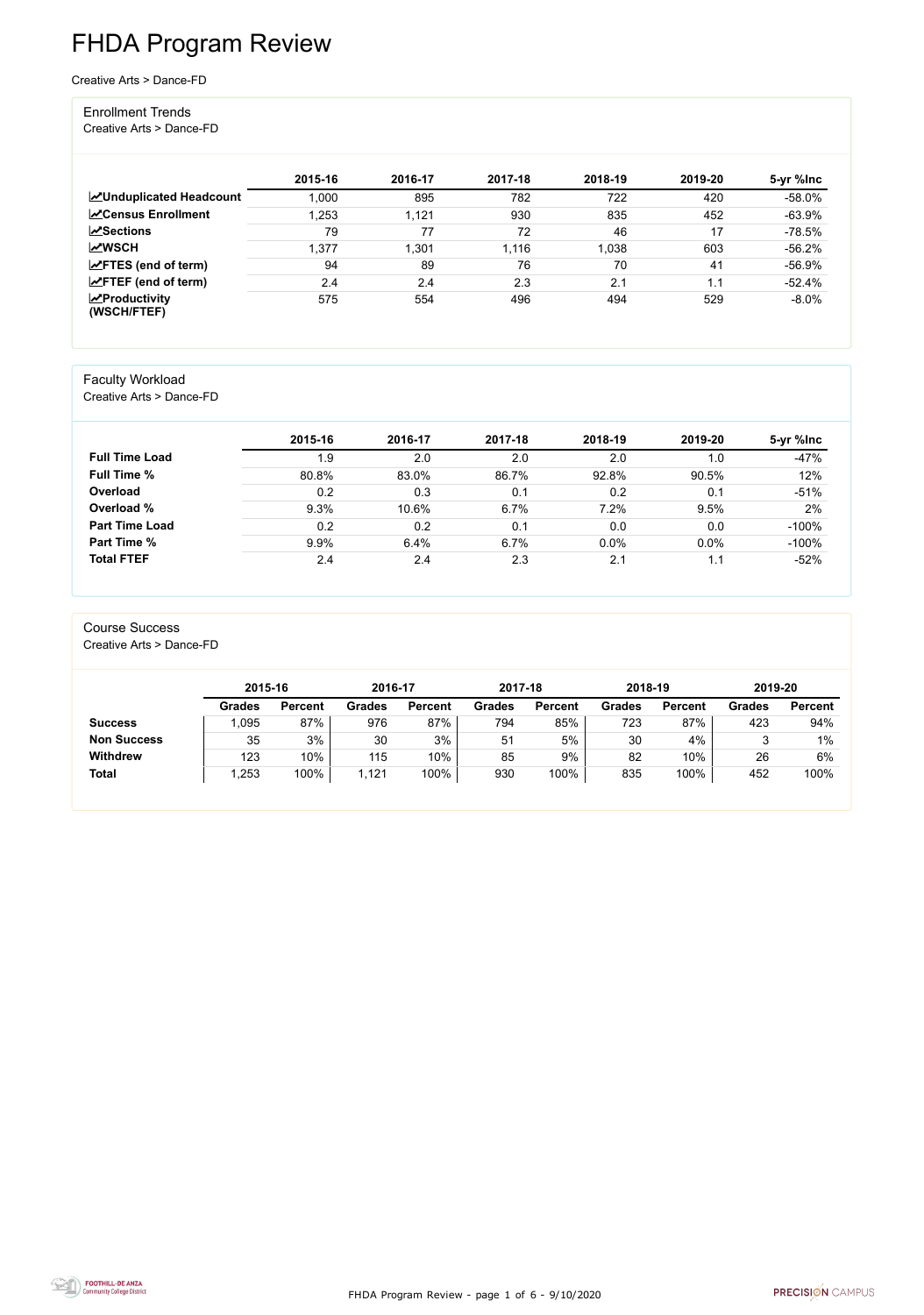FHDA Program Review - page 2 of 6 - 9/10/2020



## Course Success for African American, Latinx, and Filipinx Students

### Course Success for Asian, Native American, Pacific Islander, White, and Decline to State Students

|                    | 2015-16       |                | 2016-17       |                | 2017-18       |                | 2018-19       |                | 2019-20       |                |
|--------------------|---------------|----------------|---------------|----------------|---------------|----------------|---------------|----------------|---------------|----------------|
|                    | <b>Grades</b> | <b>Percent</b> | <b>Grades</b> | <b>Percent</b> | <b>Grades</b> | <b>Percent</b> | <b>Grades</b> | <b>Percent</b> | <b>Grades</b> | <b>Percent</b> |
| <b>Success</b>     | 338           | 82%            | 302           | 87%            | 240           | 82%            | 216           | 84%            | 89            | 87%            |
| <b>Non Success</b> | 23            | 6%             |               | 2%             | 15            | 5%             | 10            | 4%             |               | $1\%$          |
| <b>Withdrew</b>    | 51            | 12%            | 39            | 11%            | 38            | 13%            | 32            | 12%            | 12            | 12%            |
| <b>Total</b>       | 412           | 100%           | 348           | 100%           | 293           | 100%           | 258           | 100%           | 102           | 100%           |

|                    | 2015-16       |                | 2016-17       |                | 2017-18       |                | 2018-19       |                | 2019-20       |                |
|--------------------|---------------|----------------|---------------|----------------|---------------|----------------|---------------|----------------|---------------|----------------|
|                    | <b>Grades</b> | <b>Percent</b> | <b>Grades</b> | <b>Percent</b> | <b>Grades</b> | <b>Percent</b> | <b>Grades</b> | <b>Percent</b> | <b>Grades</b> | <b>Percent</b> |
| <b>Success</b>     | 757           | 90%            | 674           | 87%            | 554           | 87%            | 507           | 88%            | 334           | 95%            |
| <b>Non Success</b> | 12            | $1\%$          | 23            | 3%             | 36            | 6%             | 20            | 3%             |               | $1\%$          |
| <b>Withdrew</b>    | 72            | 9%             | 76            | 10%            | 47            | 7%             | 50            | 9%             | 14            | 4%             |
| <b>Total</b>       | 841           | 100%           | 773           | 100%           | 637           | 100%           | 577           | 100%           | 350           | 100%           |
|                    |               |                |               |                |               |                |               |                |               |                |

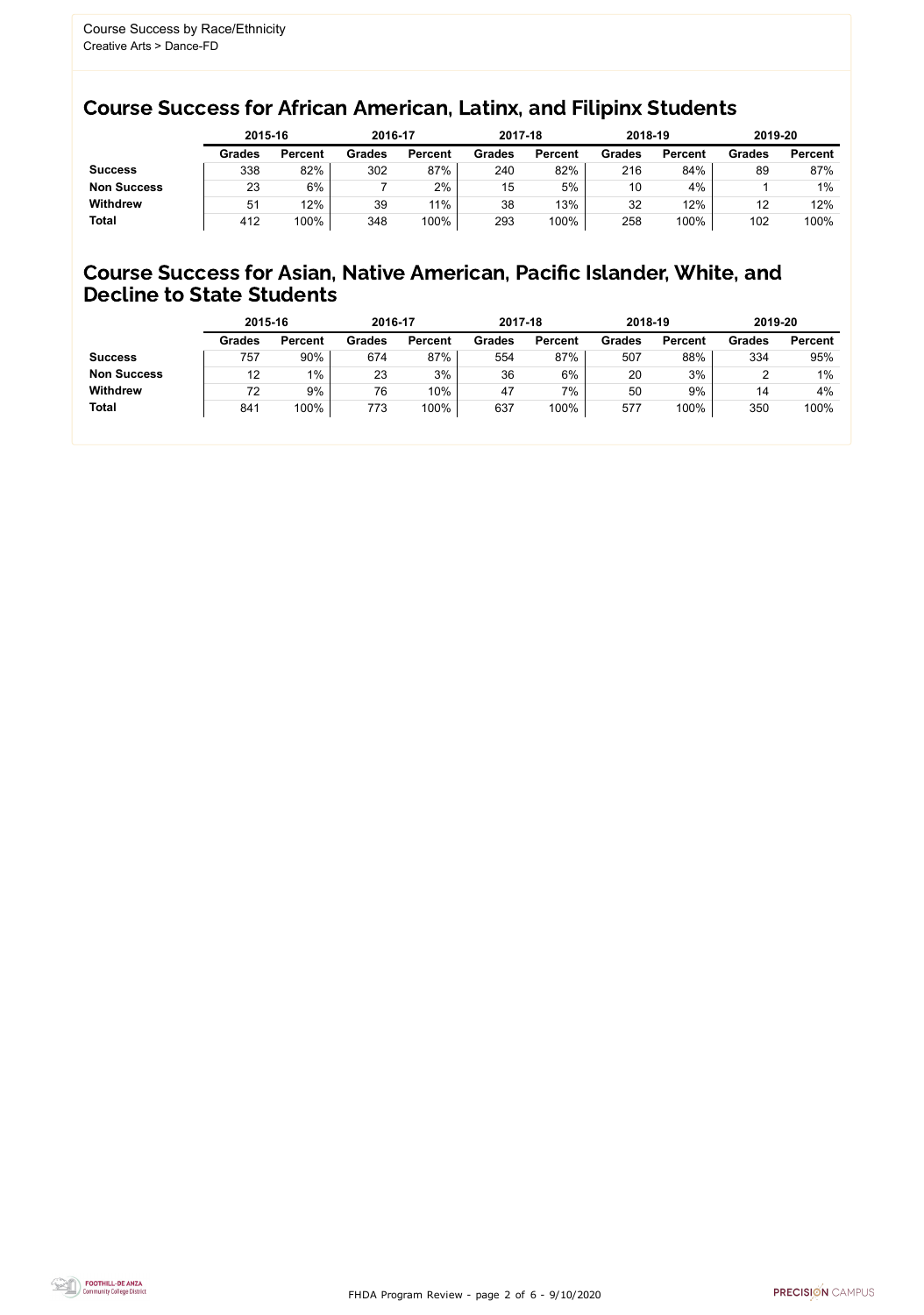FHDA Program Review - page 3 of 6 - 9/10/2020



Some courses may continue to be listed but no longer have data due to renumbering or because the course was not offered in the past five years.



## by Gender

|                     | 2015-16 |                |      | 2016-17        |     | 2017-18        |     | 2018-19        | 2019-20 |                |
|---------------------|---------|----------------|------|----------------|-----|----------------|-----|----------------|---------|----------------|
|                     | Enr     | <b>Percent</b> | Enr  | <b>Percent</b> | Enr | <b>Percent</b> | Enr | <b>Percent</b> | Enr     | <b>Percent</b> |
| Female              | 798     | 64%            | 728  | 65%            | 545 | 59%            | 480 | 57%            | 261     | 58%            |
| <b>Male</b>         | 437     | 35%            | 384  | 34%            | 375 | 40%            | 351 | 42%            | 186     | 41%            |
| <b>Non-Binary</b>   |         | $0\%$          |      | $0\%$          |     | $0\%$          |     | 0%             |         | 0%             |
| <b>Not Reported</b> | 18      | $1\%$          | 9    | $1\%$          | 10  | $1\%$          | 4   | 0%             | 4       | 1%             |
| <b>Total</b>        | 1,253   | 100%           | ,121 | 100%           | 930 | 100%           | 835 | 100%           | 452     | 100%           |

## by Ethnicity

|                         |       | 2015-16        |       | 2016-17        |     | 2017-18        |     | 2018-19        | 2019-20 |                |
|-------------------------|-------|----------------|-------|----------------|-----|----------------|-----|----------------|---------|----------------|
|                         | Enr   | <b>Percent</b> | Enr   | <b>Percent</b> | Enr | <b>Percent</b> | Enr | <b>Percent</b> | Enr     | <b>Percent</b> |
| <b>African American</b> | 57    | 5%             | 39    | 3%             | 37  | 4%             | 37  | 4%             | 14      | 3%             |
| Asian                   | 613   | 49%            | 577   | 51%            | 500 | 54%            | 435 | 52%            | 287     | 63%            |
| <b>Filipinx</b>         | 101   | 8%             | 85    | 8%             | 64  | 7%             | 49  | 6%             | 26      | 6%             |
| Latinx                  | 254   | 20%            | 224   | 20%            | 192 | 21%            | 172 | 21%            | 62      | 14%            |
| <b>Native American</b>  |       | $0\%$          | 5     | $0\%$          | 3   | 0%             | 4   | $0\%$          | 0       | $0\%$          |
| <b>Pacific Islander</b> | 8     | $1\%$          | 0     | $0\%$          | 4   | $0\%$          | 11  | $1\%$          | 5       | $1\%$          |
| White                   | 169   | 13%            | 160   | 14%            | 107 | 12%            | 115 | 14%            | 47      | 10%            |
| <b>Decline to State</b> | 50    | 4%             | 31    | 3%             | 23  | 2%             | 12  | $1\%$          | 11      | 2%             |
| <b>Total</b>            | 1,253 | 100%           | 1,121 | 100%           | 930 | 100%           | 835 | 100%           | 452     | 100%           |

## by Age

|              |       | 2015-16        |       | 2016-17        |     | 2017-18        |     | 2018-19        | 2019-20 |                |
|--------------|-------|----------------|-------|----------------|-----|----------------|-----|----------------|---------|----------------|
|              | Enr   | <b>Percent</b> | Enr   | <b>Percent</b> | Enr | <b>Percent</b> | Enr | <b>Percent</b> | Enr     | <b>Percent</b> |
| 19 or less   | 294   | 23%            | 251   | 22%            | 201 | 22%            | 249 | 30%            | 120     | 27%            |
| $20 - 24$    | 652   | 52%            | 615   | 55%            | 504 | 54%            | 427 | 51%            | 254     | 56%            |
| 25-39        | 223   | 18%            | 172   | 15%            | 162 | 17%            | 133 | 16%            | 67      | 15%            |
| $40 +$       | 84    | 7%             | 83    | 7%             | 63  | 7%             | 26  | 3%             |         | 2%             |
| <b>Total</b> | 1,253 | 100%           | 1,121 | 100%           | 930 | 100%           | 835 | 100%           | 452     | 100%           |

## by Education Level

|                           | 2015-16 |                | 2016-17 |                |     | 2017-18        |     | 2018-19        | 2019-20 |                |
|---------------------------|---------|----------------|---------|----------------|-----|----------------|-----|----------------|---------|----------------|
|                           | Enr     | <b>Percent</b> | Enr     | <b>Percent</b> | Enr | <b>Percent</b> | Enr | <b>Percent</b> | Enr     | <b>Percent</b> |
| <b>Bachelor or higher</b> | 123     | 10%            | 118     | 11%            | 89  | 10%            | 42  | 5%             | 24      | 5%             |
| <b>Associate</b>          | 29      | 2%             | 25      | 2%             | 29  | 3%             | 10  | 1%             | 9       | 2%             |
| <b>HS/Equivalent</b>      | 980     | 78%            | 857     | 76%            | 708 | 76%            | 690 | 83%            | 363     | 80%            |
| <b>All Other</b>          | 121     | 10%            | 121     | 11%            | 104 | 11%            | 93  | 11%            | 56      | 12%            |
| <b>Total</b>              | ,253    | 100%           | 1,121   | 100%           | 930 | 100%           | 835 | 100%           | 452     | 100%           |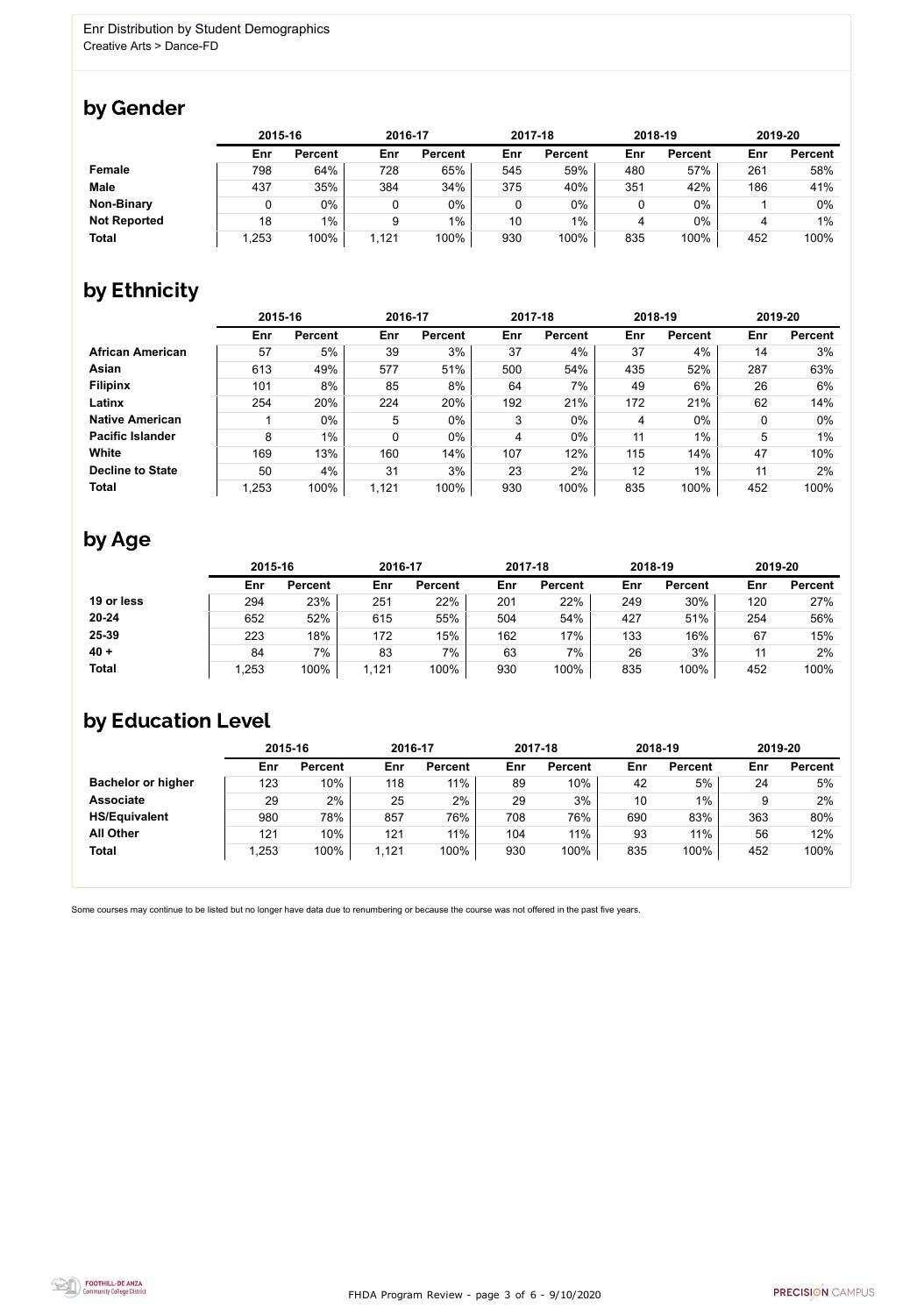FHDA Program Review - page 4 of 6 - 9/10/2020



#### Success Rates by Gender Creative Arts > Dance-FD

|                     | 2019-20        |                |                    |                |                 |                |               |                |  |  |  |  |
|---------------------|----------------|----------------|--------------------|----------------|-----------------|----------------|---------------|----------------|--|--|--|--|
|                     | <b>Success</b> |                | <b>Non Success</b> |                | <b>Withdrew</b> |                | <b>Total</b>  |                |  |  |  |  |
|                     | <b>Grades</b>  | <b>Percent</b> | <b>Grades</b>      | <b>Percent</b> | <b>Grades</b>   | <b>Percent</b> | <b>Grades</b> | <b>Percent</b> |  |  |  |  |
| Female              | 242            | 93%            | ⌒                  | $1\%$          | 17              | 7%             | 261           | 100%           |  |  |  |  |
| <b>Male</b>         | 177            | 95%            |                    | $1\%$          | 8               | 4%             | 186           | 100%           |  |  |  |  |
| <b>Non-Binary</b>   |                | 100%           | 0                  | 0%             |                 | $0\%$          |               | 100%           |  |  |  |  |
| <b>Not Reported</b> |                | 75%            | $\mathbf{0}$       | 0%             |                 | 25%            | 4             | 100%           |  |  |  |  |
| All                 | 423            | 94%            | 3                  | $1\%$          | 26              | 6%             | 452           | 100%           |  |  |  |  |

|                     |               | 2018-19        |               |                |                 |                |               |                |  |  |  |  |  |  |
|---------------------|---------------|----------------|---------------|----------------|-----------------|----------------|---------------|----------------|--|--|--|--|--|--|
|                     |               | <b>Success</b> |               |                | <b>Withdrew</b> |                | <b>Total</b>  |                |  |  |  |  |  |  |
|                     | <b>Grades</b> | <b>Percent</b> | <b>Grades</b> | <b>Percent</b> | <b>Grades</b>   | <b>Percent</b> | <b>Grades</b> | <b>Percent</b> |  |  |  |  |  |  |
| <b>Female</b>       | 415           | 86%            | 11            | 2%             | 54              | 11%            | 480           | 100%           |  |  |  |  |  |  |
| <b>Male</b>         | 304           | 87%            | 19            | 5%             | 28              | 8%             | 351           | 100%           |  |  |  |  |  |  |
| <b>Non-Binary</b>   |               | N/A            | 0             | N/A            | 0               | N/A            |               | 100%           |  |  |  |  |  |  |
| <b>Not Reported</b> | 4             | 100%           | 0             | 0%             | 0               | $0\%$          | 4             | 100%           |  |  |  |  |  |  |
| All                 | 723           | 87%            | 30            | 4%             | 82              | 10%            | 835           | 100%           |  |  |  |  |  |  |

|                     |                | 2017-18        |                    |                |                 |                |               |                |  |  |  |  |  |
|---------------------|----------------|----------------|--------------------|----------------|-----------------|----------------|---------------|----------------|--|--|--|--|--|
|                     | <b>Success</b> |                | <b>Non Success</b> |                | <b>Withdrew</b> | <b>Total</b>   |               |                |  |  |  |  |  |
|                     | <b>Grades</b>  | <b>Percent</b> | <b>Grades</b>      | <b>Percent</b> | <b>Grades</b>   | <b>Percent</b> | <b>Grades</b> | <b>Percent</b> |  |  |  |  |  |
| Female              | 466            | 86%            | 27                 | 5%             | 52              | 10%            | 545           | 100%           |  |  |  |  |  |
| <b>Male</b>         | 323            | 86%            | 24                 | 6%             | 28              | 7%             | 375           | 100%           |  |  |  |  |  |
| <b>Non-Binary</b>   | 0              | N/A            |                    | N/A            | 0               | N/A            | U             | 100%           |  |  |  |  |  |
| <b>Not Reported</b> | 5              | 50%            |                    | $0\%$          | 5               | 50%            | 10            | 100%           |  |  |  |  |  |
| All                 | 794            | 85%            | 51                 | 5%             | 85              | 9%             | 930           | 100%           |  |  |  |  |  |

|                     |               | 2016-17                              |               |                |                 |                |               |                |  |
|---------------------|---------------|--------------------------------------|---------------|----------------|-----------------|----------------|---------------|----------------|--|
|                     |               | <b>Non Success</b><br><b>Success</b> |               |                | <b>Withdrew</b> |                | <b>Total</b>  |                |  |
|                     | <b>Grades</b> | <b>Percent</b>                       | <b>Grades</b> | <b>Percent</b> | <b>Grades</b>   | <b>Percent</b> | <b>Grades</b> | <b>Percent</b> |  |
| <b>Female</b>       | 634           | 87%                                  | 19            | 3%             | 75              | 10%            | 728           | 100%           |  |
| <b>Male</b>         | 337           | 88%                                  | 11            | 3%             | 36              | 9%             | 384           | 100%           |  |
| <b>Non-Binary</b>   | 0             | N/A                                  |               | N/A            | 0               | N/A            | 0             | 100%           |  |
| <b>Not Reported</b> | 5             | 56%                                  |               | $0\%$          | 4               | 44%            | 9             | 100%           |  |
| All                 | 976           | 87%                                  | 30            | 3%             | 115             | 10%            | 1,121         | 100%           |  |

|                     | 2015-16       |                                      |               |                |               |                 |               |                |
|---------------------|---------------|--------------------------------------|---------------|----------------|---------------|-----------------|---------------|----------------|
|                     |               | <b>Non Success</b><br><b>Success</b> |               |                |               | <b>Withdrew</b> | <b>Total</b>  |                |
|                     | <b>Grades</b> | <b>Percent</b>                       | <b>Grades</b> | <b>Percent</b> | <b>Grades</b> | <b>Percent</b>  | <b>Grades</b> | <b>Percent</b> |
| <b>Female</b>       | 710           | 89%                                  | 11            | $1\%$          | 77            | 10%             | 798           | 100%           |
| <b>Male</b>         | 372           | 85%                                  | 24            | 5%             | 41            | 9%              | 437           | 100%           |
| <b>Non-Binary</b>   |               | N/A                                  | 0             | N/A            |               | N/A             |               | 100%           |
| <b>Not Reported</b> | 13            | 72%                                  | 0             | $0\%$          | 5             | 28%             | 18            | 100%           |
| All                 | 1,095         | 87%                                  | 35            | 3%             | 123           | 10%             | 1,253         | 100%           |

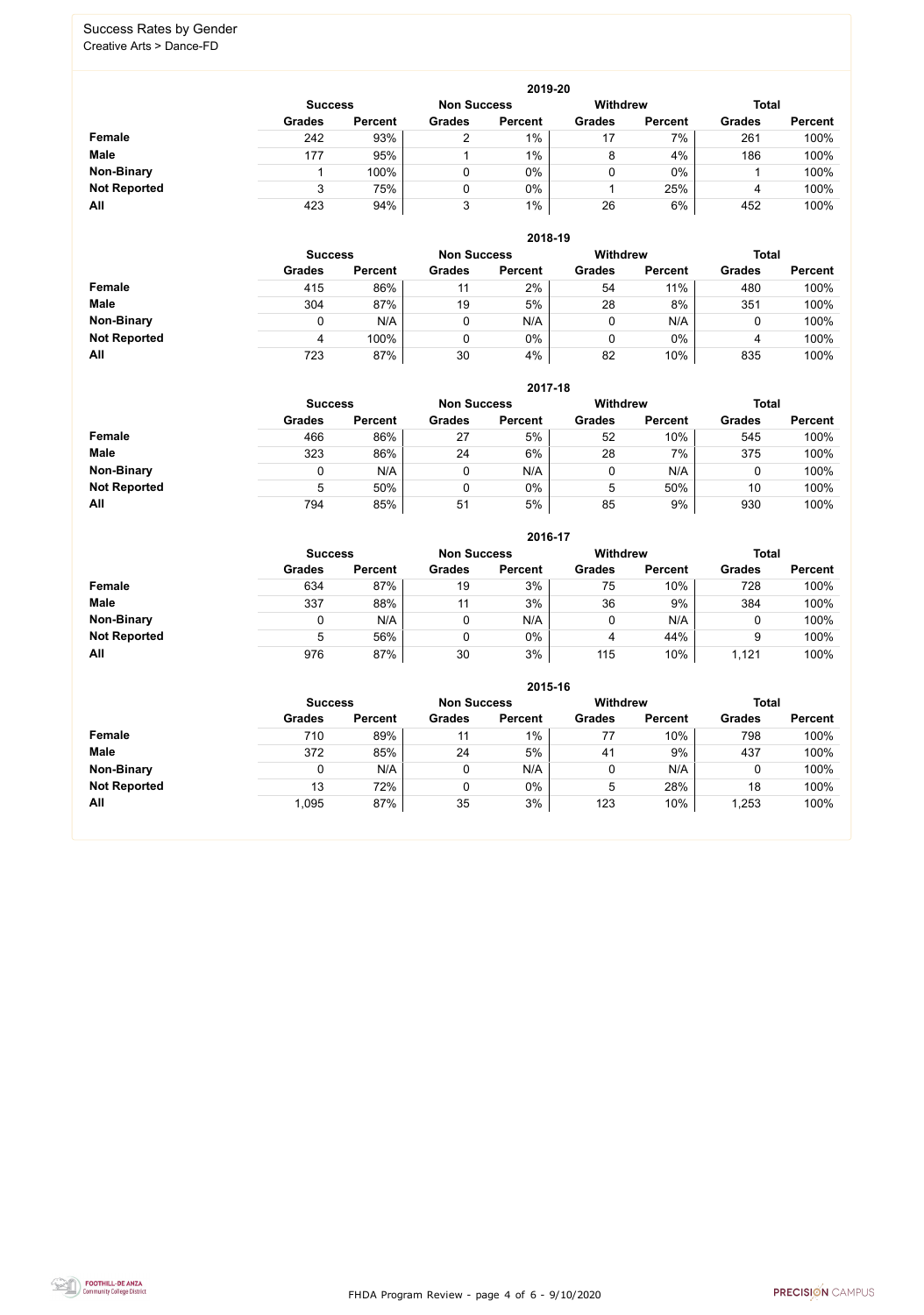FHDA Program Review - page 5 of 6 - 9/10/2020



#### Success Rates by Age Creative Arts > Dance-FD

|            | 2019-20        |                    |               |                 |               |                |               |                |  |
|------------|----------------|--------------------|---------------|-----------------|---------------|----------------|---------------|----------------|--|
|            | <b>Success</b> | <b>Non Success</b> |               | <b>Withdrew</b> |               | <b>Total</b>   |               |                |  |
|            | <b>Grades</b>  | <b>Percent</b>     | <b>Grades</b> | <b>Percent</b>  | <b>Grades</b> | <b>Percent</b> | <b>Grades</b> | <b>Percent</b> |  |
| 19 or less | 114            | 95%                | 0             | $0\%$           | 6             | 5%             | 120           | 100%           |  |
| $20 - 24$  | 237            | 93%                | 3             | 1%              | 14            | 6%             | 254           | 100%           |  |
| 25-39      | 62             | 93%                |               | $0\%$           | 5             | 7%             | 67            | 100%           |  |
| $40 +$     | 10             | 91%                |               | $0\%$           |               | 9%             |               | 100%           |  |
| All        | 423            | 94%                | 3             | $1\%$           | 26            | 6%             | 452           | 100%           |  |

|            | 2018-19        |                    |               |                 |               |                |               |                |
|------------|----------------|--------------------|---------------|-----------------|---------------|----------------|---------------|----------------|
|            | <b>Success</b> | <b>Non Success</b> |               | <b>Withdrew</b> |               | <b>Total</b>   |               |                |
|            | <b>Grades</b>  | <b>Percent</b>     | <b>Grades</b> | <b>Percent</b>  | <b>Grades</b> | <b>Percent</b> | <b>Grades</b> | <b>Percent</b> |
| 19 or less | 231            | 93%                | 8             | 3%              | 10            | 4%             | 249           | 100%           |
| $20 - 24$  | 372            | 87%                | 14            | 3%              | 41            | 10%            | 427           | 100%           |
| 25-39      | 103            | 77%                | 8             | 6%              | 22            | 17%            | 133           | 100%           |
| $40 +$     | 17             | 65%                |               | 0%              | 9             | 35%            | 26            | 100%           |
| All        | 723            | 87%                | 30            | 4%              | 82            | 10%            | 835           | 100%           |

#### **2017-18**



|            |                |                    |               | 2017-18         |               |                |               |                |
|------------|----------------|--------------------|---------------|-----------------|---------------|----------------|---------------|----------------|
|            | <b>Success</b> | <b>Non Success</b> |               | <b>Withdrew</b> |               | <b>Total</b>   |               |                |
|            | <b>Grades</b>  | <b>Percent</b>     | <b>Grades</b> | <b>Percent</b>  | <b>Grades</b> | <b>Percent</b> | <b>Grades</b> | <b>Percent</b> |
| 19 or less | 172            | 86%                | 8             | 4%              | 21            | 10%            | 201           | 100%           |
| $20 - 24$  | 443            | 88%                | 30            | 6%              | 31            | 6%             | 504           | 100%           |
| 25-39      | 128            | 79%                | 9             | 6%              | 25            | 15%            | 162           | 100%           |
| $40 +$     | 51             | 81%                | 4             | 6%              | 8             | 13%            | 63            | 100%           |
| All        | 794            | 85%                | 51            | 5%              | 85            | 9%             | 930           | 100%           |

|            | 2016-17                              |                |               |                |                 |                |               |                |  |
|------------|--------------------------------------|----------------|---------------|----------------|-----------------|----------------|---------------|----------------|--|
|            | <b>Non Success</b><br><b>Success</b> |                |               |                | <b>Withdrew</b> |                | <b>Total</b>  |                |  |
|            | <b>Grades</b>                        | <b>Percent</b> | <b>Grades</b> | <b>Percent</b> | <b>Grades</b>   | <b>Percent</b> | <b>Grades</b> | <b>Percent</b> |  |
| 19 or less | 228                                  | 91%            | 5             | 2%             | 18              | 7%             | 251           | 100%           |  |
| 20-24      | 546                                  | 89%            | 15            | 2%             | 54              | 9%             | 615           | 100%           |  |
| 25-39      | 144                                  | 84%            | 5             | 3%             | 23              | 13%            | 172           | 100%           |  |
| $40 +$     | 58                                   | 70%            | 5             | 6%             | 20              | 24%            | 83            | 100%           |  |
| <b>All</b> | 976                                  | 87%            | 30            | 3%             | 115             | 10%            | 1,121         | 100%           |  |

|            | 2015-16                              |                |               |                |                 |                |               |                |  |
|------------|--------------------------------------|----------------|---------------|----------------|-----------------|----------------|---------------|----------------|--|
|            | <b>Non Success</b><br><b>Success</b> |                |               |                | <b>Withdrew</b> |                | <b>Total</b>  |                |  |
|            | <b>Grades</b>                        | <b>Percent</b> | <b>Grades</b> | <b>Percent</b> | <b>Grades</b>   | <b>Percent</b> | <b>Grades</b> | <b>Percent</b> |  |
| 19 or less | 266                                  | 90%            | 5             | 2%             | 23              | 8%             | 294           | 100%           |  |
| $20 - 24$  | 578                                  | 89%            | 16            | 2%             | 58              | 9%             | 652           | 100%           |  |
| 25-39      | 184                                  | 83%            | 12            | 5%             | 27              | 12%            | 223           | 100%           |  |
| $40 +$     | 67                                   | 80%            | っ             | 2%             | 15              | 18%            | 84            | 100%           |  |
| All        | 1,095                                | 87%            | 35            | 3%             | 123             | 10%            | 1,253         | 100%           |  |